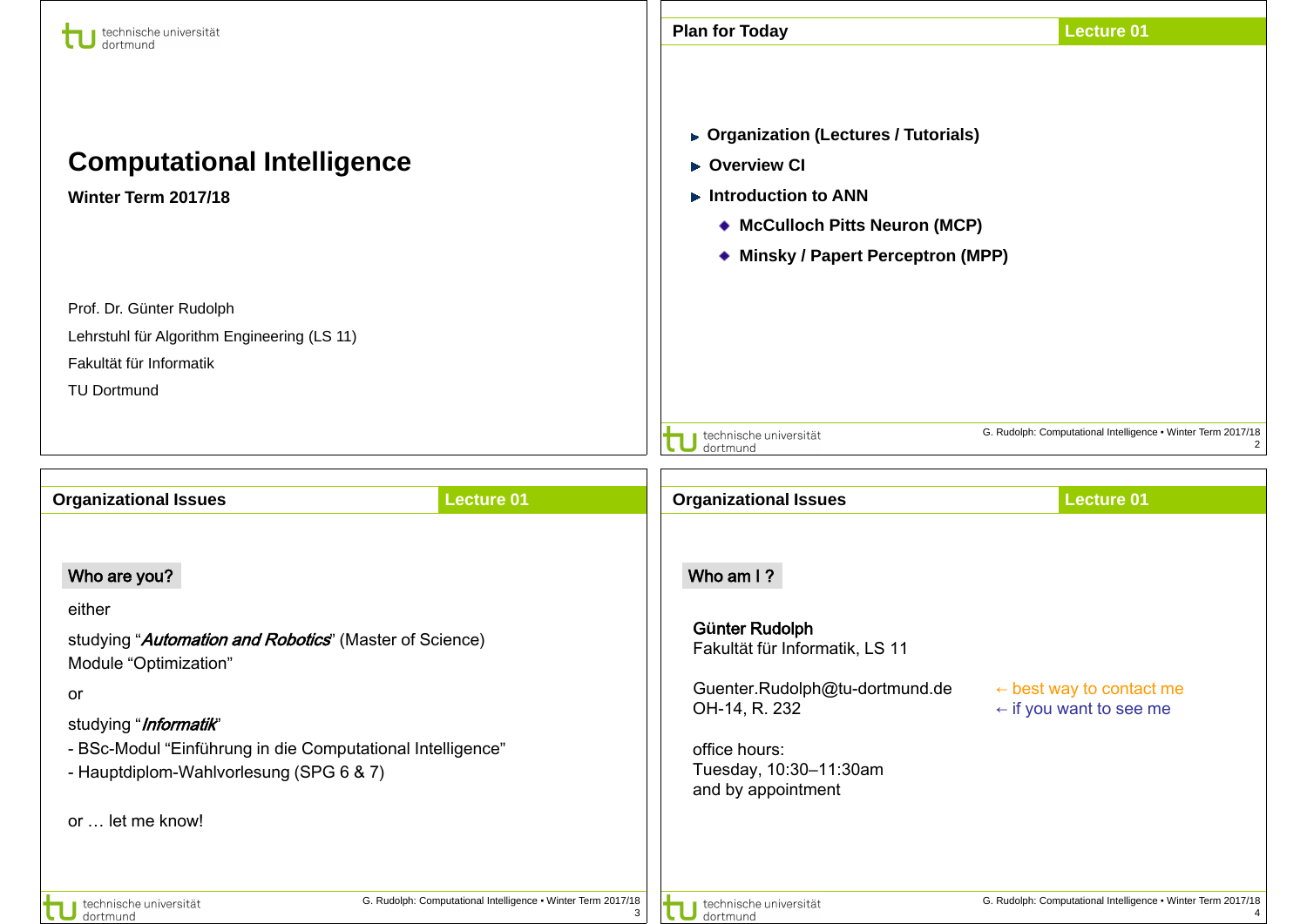| <b>Organizational Issues</b>                                                               |                                                                                                                                                                                                                      |                                           | <b>Lecture 01</b>                                                                      | <b>Organizational Issues</b>                                                                                                                                                                                                                                                                                | <b>Lecture 01</b>                                                                                                                               |
|--------------------------------------------------------------------------------------------|----------------------------------------------------------------------------------------------------------------------------------------------------------------------------------------------------------------------|-------------------------------------------|----------------------------------------------------------------------------------------|-------------------------------------------------------------------------------------------------------------------------------------------------------------------------------------------------------------------------------------------------------------------------------------------------------------|-------------------------------------------------------------------------------------------------------------------------------------------------|
| <b>Lectures</b><br><b>Tutorials</b><br>Tutor<br>Information<br><b>Slides</b><br>Literature | Wednesday<br>either Thursday<br>$_{\text{or}}$ Friday<br>Vanessa Volz, MSc, LS 11<br>http://ls11-www.cs.tu-dortmund.de/people/rudolph/<br>teaching/lectures/CI/WS2017-18/lecture.jsp<br>see web page<br>see web page | 10:15-11:45<br>16:00-17:30<br>14:15-15:45 | OH12, R. E.003,<br>weekly<br>OH12, R. 1.055, bi-weekly<br>OH12, R. 1.055, bi-weekly    | <b>Exams</b><br>Effective since winter term 2014/15: written exam (not oral)<br>• Informatik, Diplom: Leistungsnachweis<br>· Informatik, Diplom: Fachprüfung<br>· Informatik, Bachelor: Module<br>• Automation & Robotics, Master: Module<br>mandatory for registration to written exam: must pass tutorial | $\rightarrow$ Übungsschein<br>$\rightarrow$ written exam (90 min)<br>$\rightarrow$ written exam (90 min)<br>$\rightarrow$ written exam (90 min) |
| technische universität<br>dortmund<br><b>Prerequisites</b>                                 |                                                                                                                                                                                                                      |                                           | G. Rudolph: Computational Intelligence . Winter Term 2017/18<br>5<br><b>Lecture 01</b> | technische universität<br>dortmund<br><b>Overview "Computational Intelligence"</b>                                                                                                                                                                                                                          | G. Rudolph: Computational Intelligence . Winter Term 2017/18<br>6<br><b>Lecture 01</b>                                                          |
| Knowledge about<br>• mathematics,<br>• programming,                                        |                                                                                                                                                                                                                      |                                           |                                                                                        | What is CI?<br>$\Rightarrow$ umbrella term for computational methods inspired by nature                                                                                                                                                                                                                     |                                                                                                                                                 |
| • logic<br>is helpful.                                                                     |                                                                                                                                                                                                                      |                                           |                                                                                        | • artifical neural networks<br>• evolutionary algorithms<br>• fuzzy systems                                                                                                                                                                                                                                 | backbone                                                                                                                                        |
| • covered in the lecture<br>• pointers to literature                                       | But what if something is unknown to me?                                                                                                                                                                              |                                           |                                                                                        | • swarm intelligence<br>• artificial immune systems<br>• growth processes in trees<br>$\bullet$                                                                                                                                                                                                             | new developments                                                                                                                                |
|                                                                                            | and don't hesitate to ask!                                                                                                                                                                                           |                                           |                                                                                        |                                                                                                                                                                                                                                                                                                             |                                                                                                                                                 |
| technische universität<br>dortmund                                                         |                                                                                                                                                                                                                      |                                           | G. Rudolph: Computational Intelligence . Winter Term 2017/18                           | technische universität<br>dortmund                                                                                                                                                                                                                                                                          | G. Rudolph: Computational Intelligence . Winter Term 2017/18<br>R                                                                               |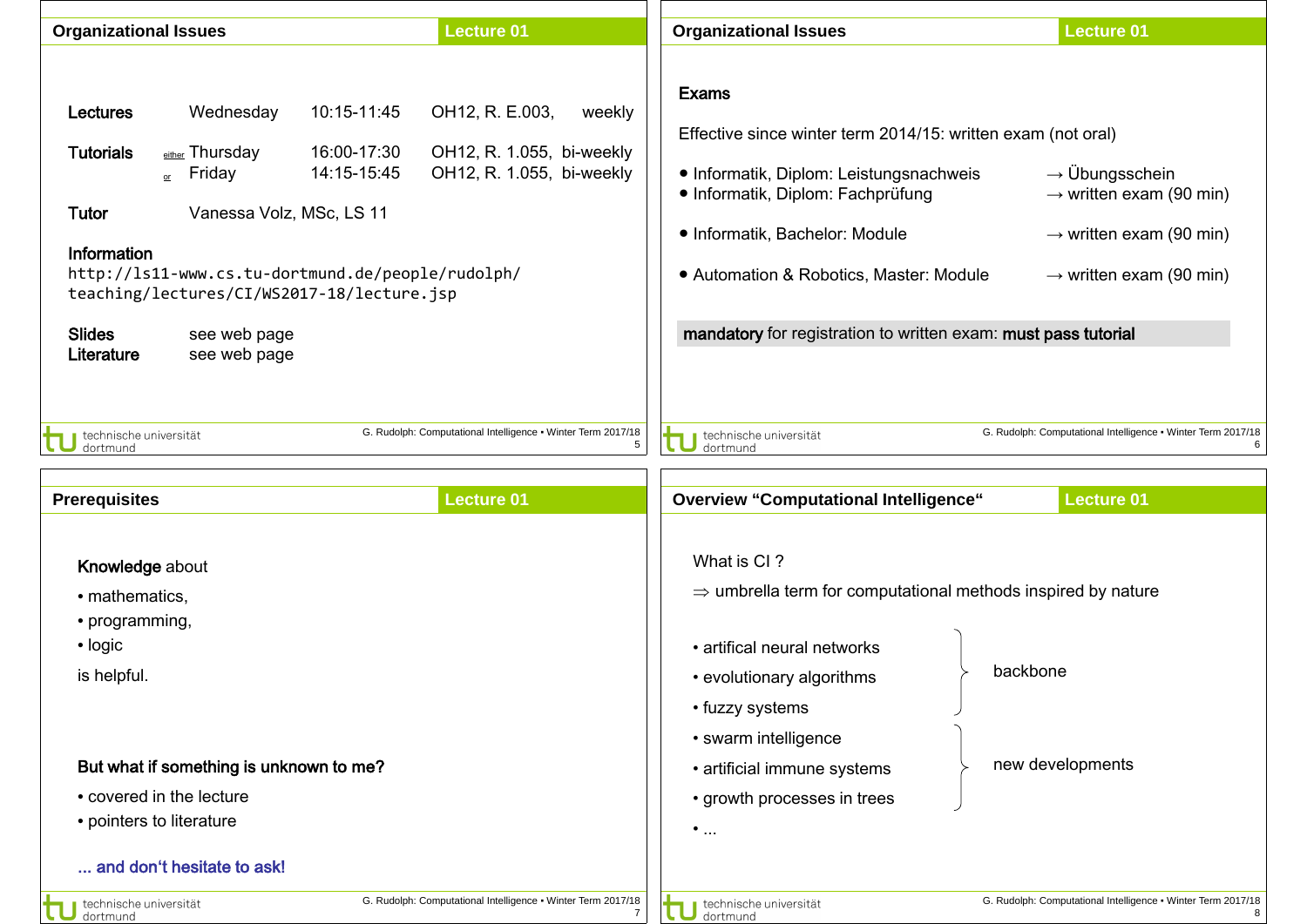| <b>Overview "Computational Intelligence"</b>                                     | Lecture 01                                                   | <b>Introduction to Artificial Neural Networks</b>                    | <b>Lecture 01</b>                                            |
|----------------------------------------------------------------------------------|--------------------------------------------------------------|----------------------------------------------------------------------|--------------------------------------------------------------|
|                                                                                  |                                                              | <b>Biological Prototype</b>                                          |                                                              |
| • term "computational intelligence" made popular by John Bezdek (FL, USA)        |                                                              |                                                                      |                                                              |
| • originally intended as a demarcation line                                      |                                                              | • Neuron                                                             | human being: 10 <sup>12</sup> neurons                        |
| $\Rightarrow$ establish border between artificial and computational intelligence |                                                              | - Information gathering<br>(D)                                       | electricity in mV range                                      |
| • nowadays: blurring border                                                      |                                                              | - Information processing<br>(C)                                      | speed: 120 m / s                                             |
|                                                                                  |                                                              | - Information propagation<br>(A/S)                                   |                                                              |
|                                                                                  |                                                              |                                                                      |                                                              |
| our goals:                                                                       |                                                              | axon (A)<br>cell body (C)                                            |                                                              |
| 1. know what CI methods are good for!                                            |                                                              |                                                                      |                                                              |
| 2. know when refrain from CI methods!                                            |                                                              |                                                                      |                                                              |
| 3. know why they work at all!                                                    |                                                              |                                                                      |                                                              |
| 4. know how to apply and adjust CI methods to your problem!                      |                                                              | nucleus<br>dendrite (D)                                              | synapse (S)                                                  |
| technische universität                                                           | G. Rudolph: Computational Intelligence • Winter Term 2017/18 | technische universität                                               | G. Rudolph: Computational Intelligence • Winter Term 2017/18 |
| dortmund                                                                         |                                                              | 9<br>dortmund                                                        |                                                              |
|                                                                                  | <b>Lecture 01</b>                                            |                                                                      |                                                              |
| <b>Introduction to Artificial Neural Networks</b>                                |                                                              | <b>Introduction to Artificial Neural Networks</b>                    | <b>Lecture 01</b>                                            |
| <b>Abstraction</b>                                                               |                                                              | <b>Model</b>                                                         |                                                              |
|                                                                                  |                                                              |                                                                      |                                                              |
|                                                                                  |                                                              | $X_1$                                                                |                                                              |
|                                                                                  |                                                              |                                                                      |                                                              |
|                                                                                  |                                                              |                                                                      |                                                              |
|                                                                                  | axon                                                         |                                                                      |                                                              |
| nucleus /<br>cell body                                                           | synapse                                                      | function f<br>$x_2$                                                  |                                                              |
| $\cdots$                                                                         |                                                              | $\sim$ 0.00 $\pm$                                                    |                                                              |
|                                                                                  |                                                              |                                                                      |                                                              |
|                                                                                  |                                                              | $X_n$                                                                | $f(x_1, x_2, , x_n)$                                         |
| dendrites                                                                        |                                                              | McCulloch-Pitts-Neuron 1943:                                         |                                                              |
| signal<br>signal<br>processing<br>input                                          | signal<br>output                                             | $X_i \in \{0, 1\} =: \mathbb{B}$<br>$f: \mathbb{B}^n \to \mathbb{B}$ |                                                              |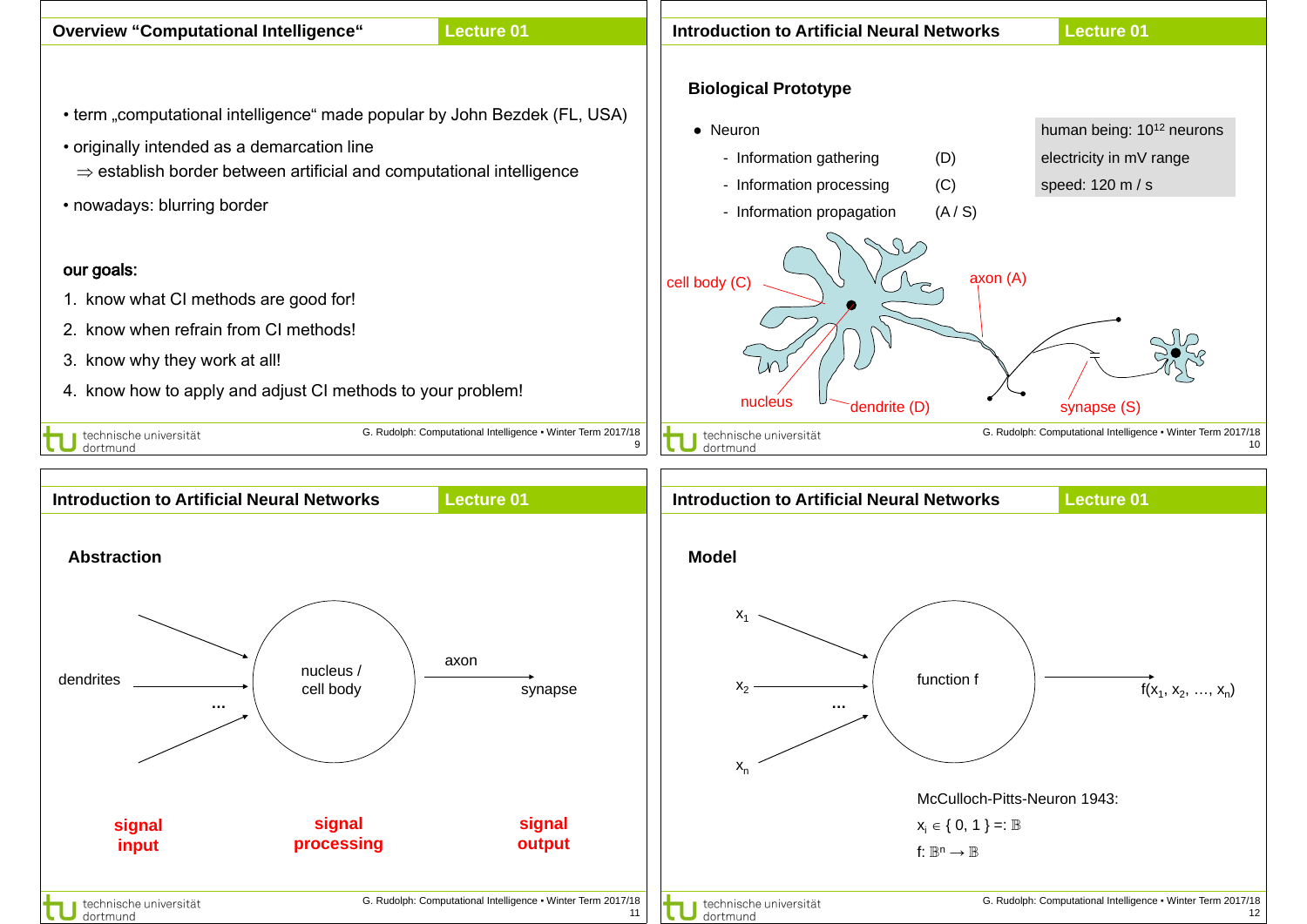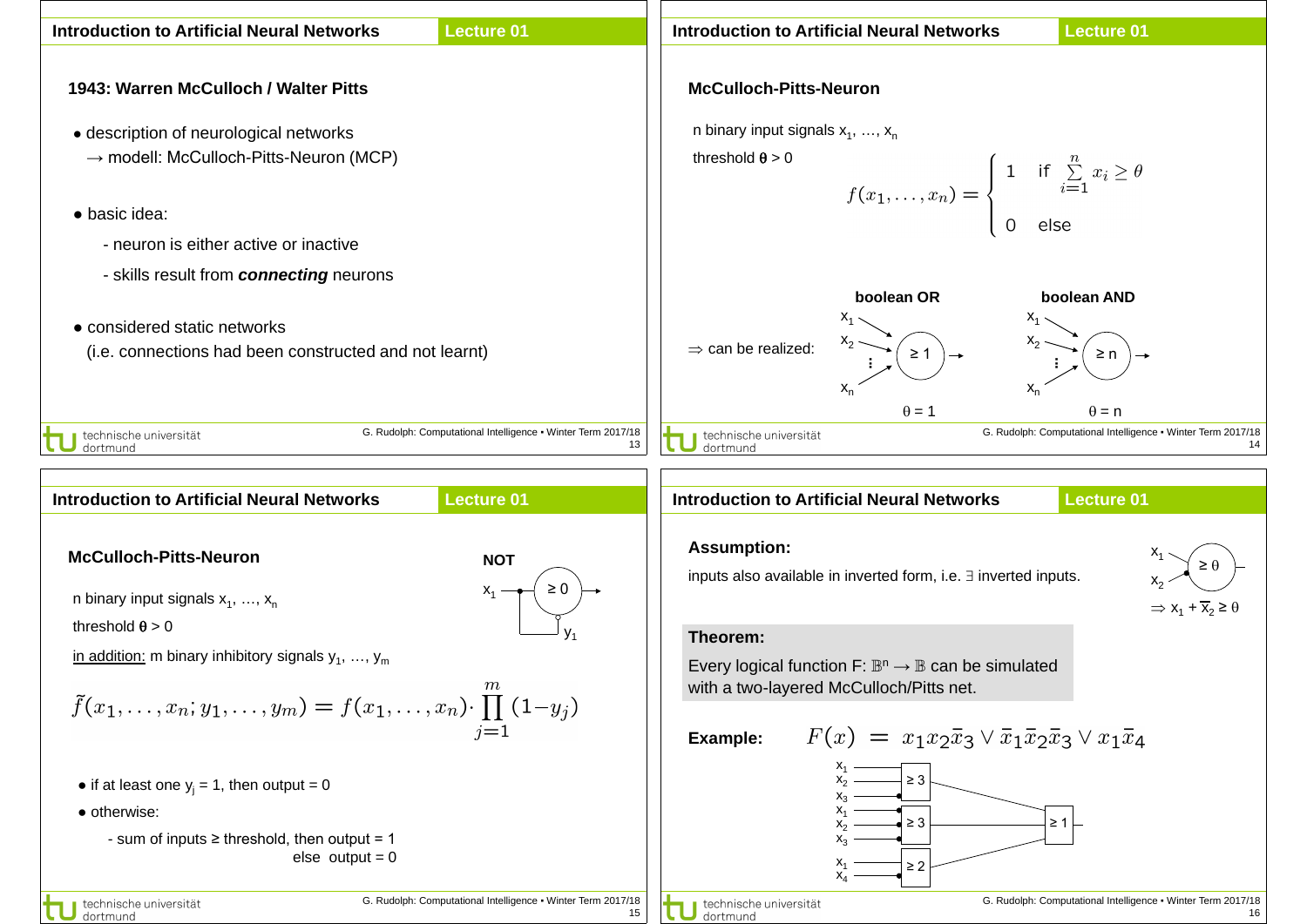| <b>Introduction to Artificial Neural Networks</b>                                                                                                                                                                                                                                                                                                                                                                                                                                                  | <b>Lecture 01</b>                                                                       | <b>Introduction to Artificial Neural Networks</b><br><b>Lecture 01</b>                                                                                                                                                                                                                                  |
|----------------------------------------------------------------------------------------------------------------------------------------------------------------------------------------------------------------------------------------------------------------------------------------------------------------------------------------------------------------------------------------------------------------------------------------------------------------------------------------------------|-----------------------------------------------------------------------------------------|---------------------------------------------------------------------------------------------------------------------------------------------------------------------------------------------------------------------------------------------------------------------------------------------------------|
| <b>Proof:</b> (by construction)<br>Every boolean function F can be transformed in disjunctive normal form<br>$\Rightarrow$ 2 layers (AND - OR)<br>1. Every clause gets a decoding neuron with $\theta = n$<br>$\Rightarrow$ output = 1 only if clause satisfied (AND gate)<br>2. All outputs of decoding neurons<br>are inputs of a neuron with $\theta = 1$ (OR gate)                                                                                                                             | q.e.d.                                                                                  | Generalization: inputs with weights<br>$x_1 - 0.2$<br>$x_2 - 0.4 \ge 0.7$<br>fires 1 if $0.2 x_1 + 0.4 x_2 + 0.3 x_3 \ge 0.7$ . 10<br>$2x_1 + 4x_2 + 3x_3 \ge 7$<br>⇓<br>duplicate inputs!<br>$\begin{array}{c} \n \begin{array}{c} \n x_2 \end{array} \n \end{array}$ > 7<br>$\Rightarrow$ equivalent! |
| technische universität<br>dortmund<br><b>Introduction to Artificial Neural Networks</b>                                                                                                                                                                                                                                                                                                                                                                                                            | G. Rudolph: Computational Intelligence . Winter Term 2017/18<br>17<br><b>Lecture 01</b> | G. Rudolph: Computational Intelligence . Winter Term 2017/18<br>technische universität<br>18<br>dortmund<br><b>Lecture 01</b><br><b>Introduction to Artificial Neural Networks</b>                                                                                                                      |
| Theorem:<br>Weighted and unweighted MCP-nets are equivalent for weights $\in \mathbb{Q}^+$ .<br>Proof:<br>Let $\sum_{i=1}^{n} \frac{a_i}{b_i} x_i \geq \frac{a_0}{b_0}$ with $a_i, b_i \in \mathbb{N}$<br>"⇒"<br>$\prod b_i$ yields inequality with coefficients in N<br>Multiplication with<br>$i=0$<br>Duplicate input $x_i$ , such that we get $a_i$ $b_1$ $b_2$ $\cdots$ $b_{i+1}$ $b_{i+1}$ $\cdots$ $b_n$ inputs.<br>Threshold $\theta = a_0 b_1 \cdots b_n$<br>"←"<br>Set all weights to 1. | q.e.d.                                                                                  | <b>Conclusion for MCP nets</b><br>+ feed-forward: able to compute any Boolean function<br>+ recursive: able to simulate DFA<br>- very similar to conventional logical circuits<br>$-$ difficult to construct<br>$-$ no good learning algorithm available                                                |
| technische universität<br>dortmund                                                                                                                                                                                                                                                                                                                                                                                                                                                                 | G. Rudolph: Computational Intelligence . Winter Term 2017/18<br>19                      | G. Rudolph: Computational Intelligence . Winter Term 2017/18<br>technische universität<br>20<br>dortmund                                                                                                                                                                                                |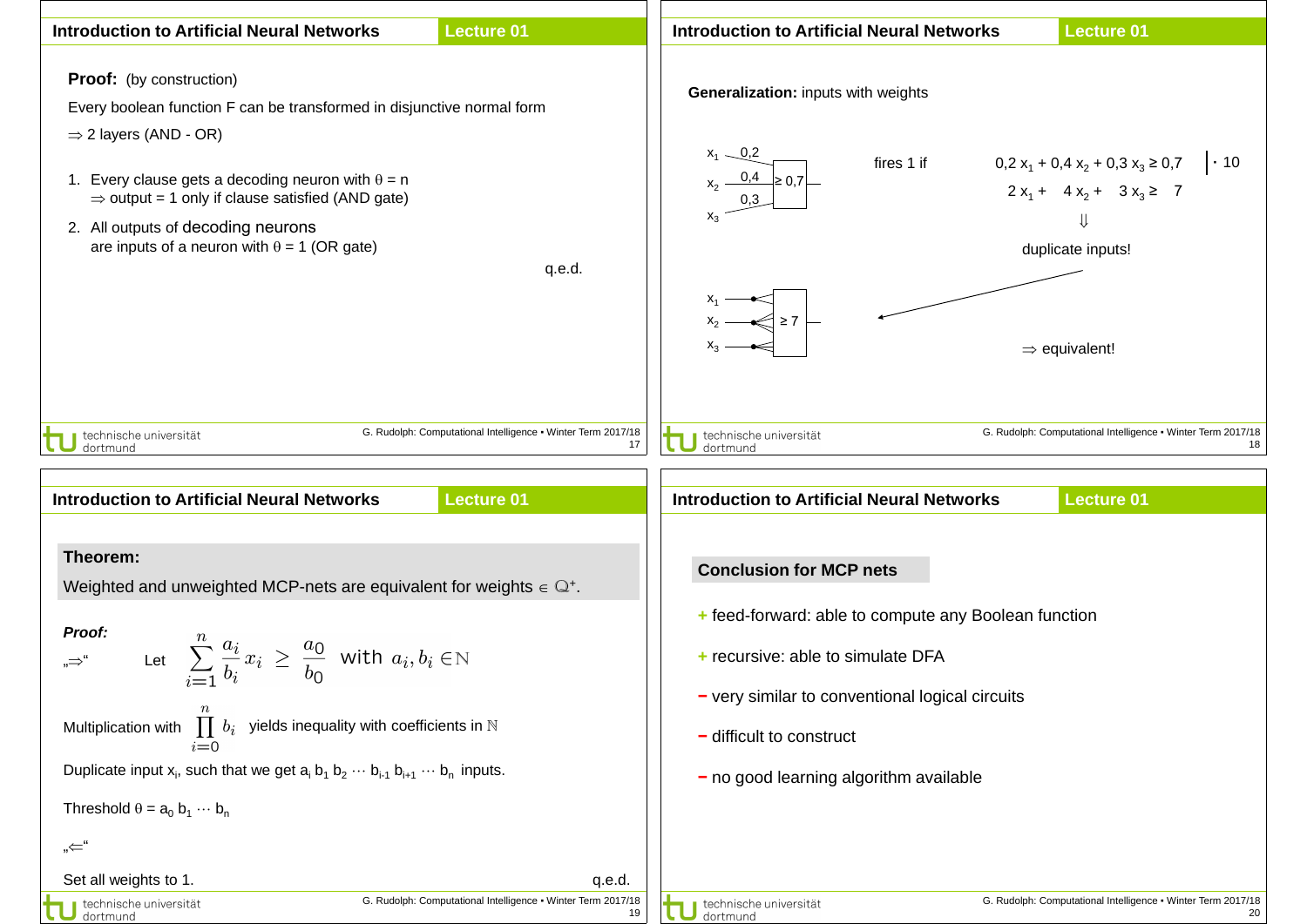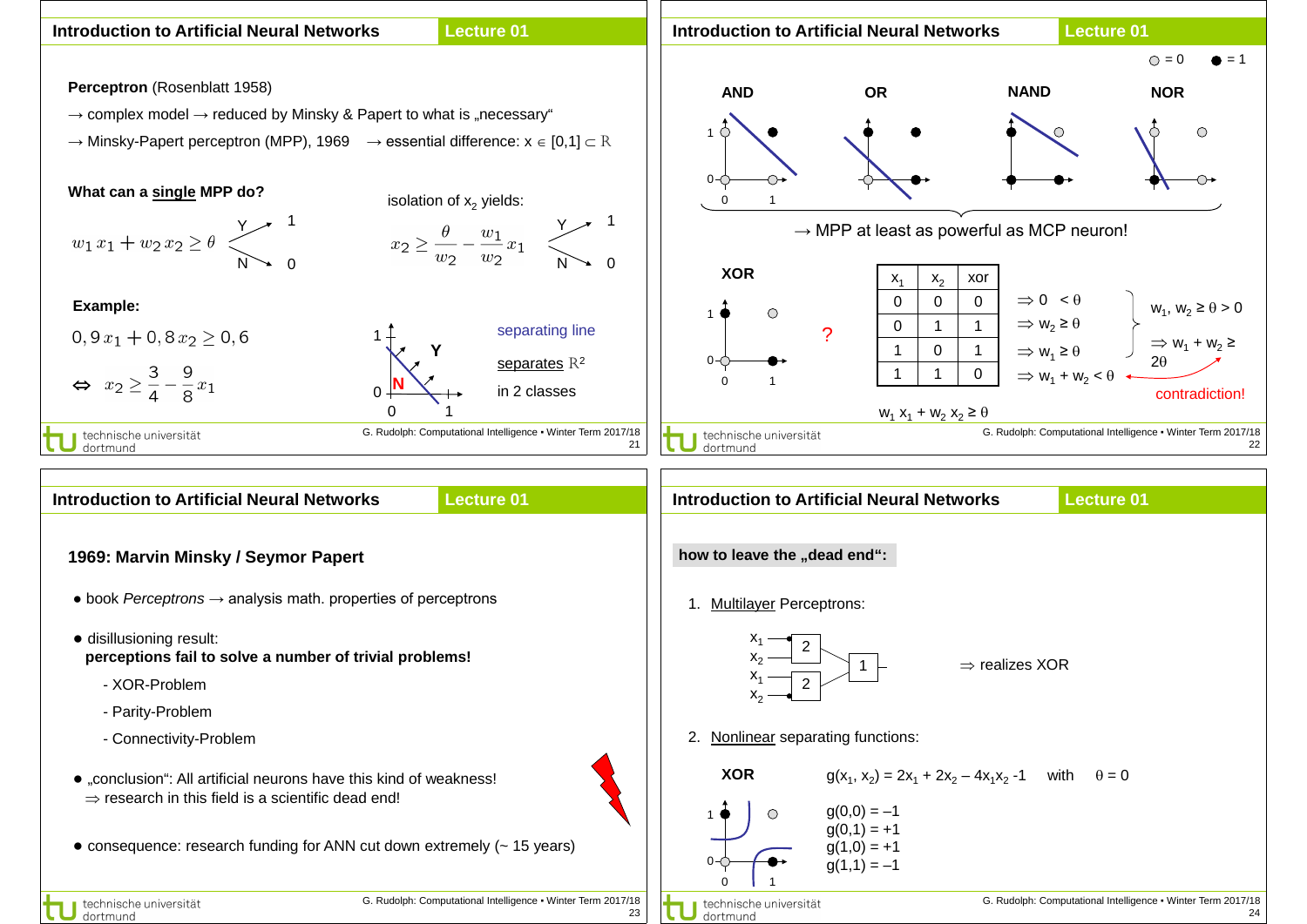